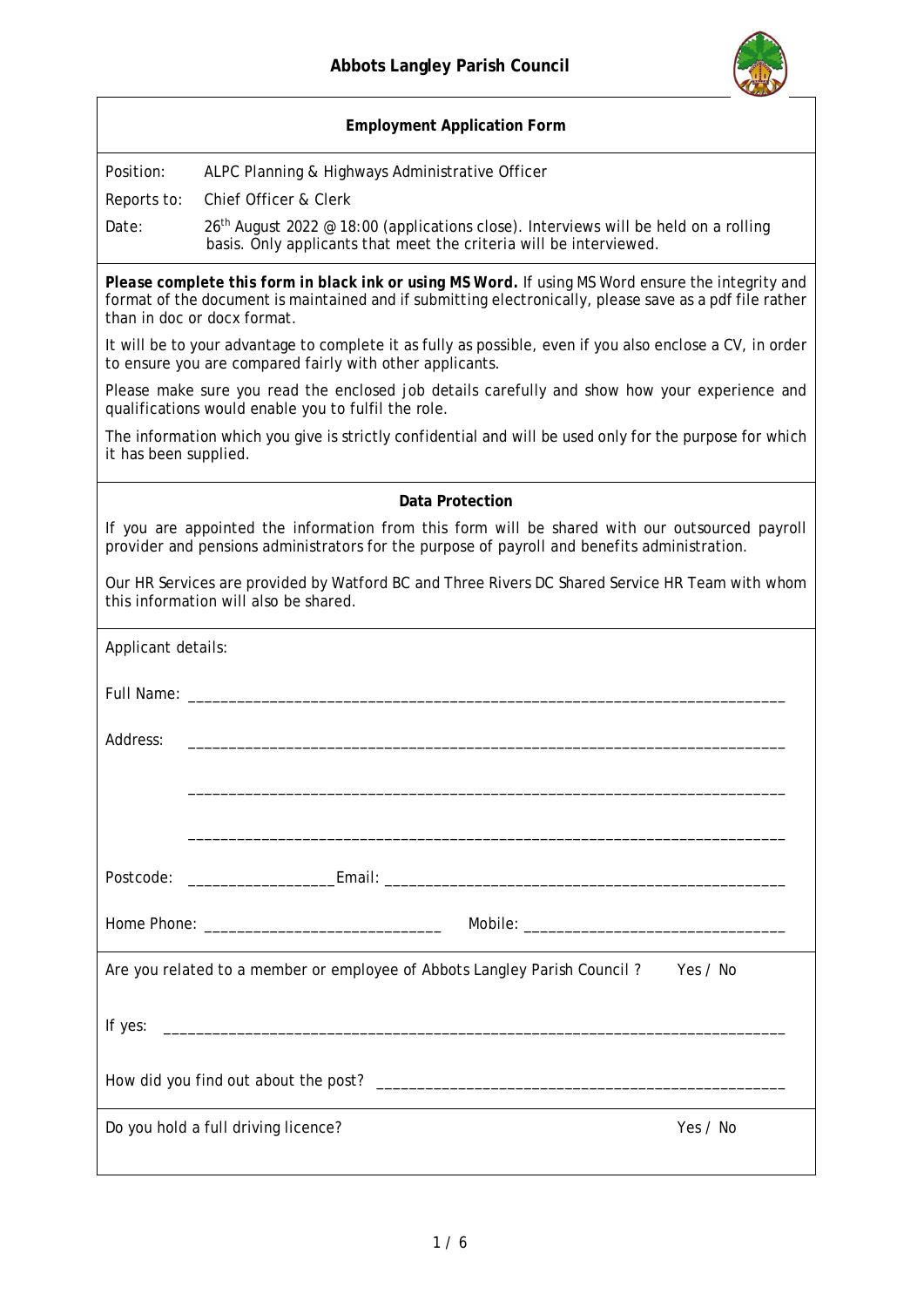## **Abbots Langley Parish Council**

| <b>Educational Achievements</b>                   |                                |      |                     |
|---------------------------------------------------|--------------------------------|------|---------------------|
| School & Further Education<br>(Secondary onwards) | <b>Qualifications Achieved</b> | Year | Grade (If relevant) |
|                                                   |                                |      |                     |
|                                                   |                                |      |                     |
|                                                   |                                |      |                     |
|                                                   |                                |      |                     |
|                                                   |                                |      |                     |
|                                                   |                                |      |                     |
|                                                   |                                |      |                     |
|                                                   |                                |      |                     |

| Professional And Vocational Qualifications |                         |      |                     |
|--------------------------------------------|-------------------------|------|---------------------|
| Institute or Professional<br>Body          | Qualifications Achieved | Year | Grade (If relevant) |
|                                            |                         |      |                     |
|                                            |                         |      |                     |
|                                            |                         |      |                     |
|                                            |                         |      |                     |
|                                            |                         |      |                     |
|                                            |                         |      |                     |
|                                            |                         |      |                     |
|                                            |                         |      |                     |
|                                            |                         |      |                     |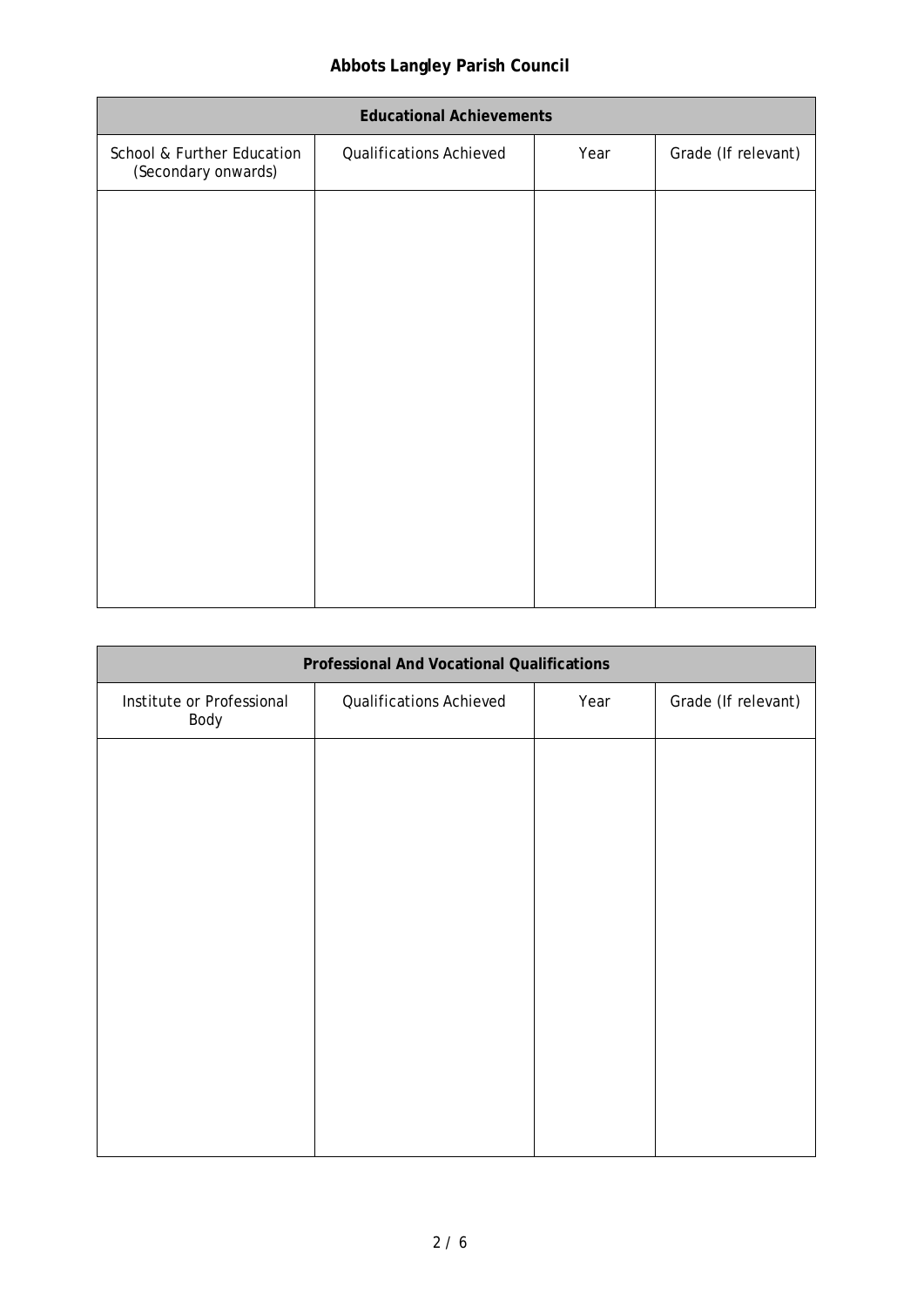## Abbots Langley Parish Council

| <b>Employment Record</b>     |  |  |
|------------------------------|--|--|
|                              |  |  |
| Address:                     |  |  |
|                              |  |  |
|                              |  |  |
|                              |  |  |
|                              |  |  |
|                              |  |  |
|                              |  |  |
| Brief Description of Duties: |  |  |
|                              |  |  |
|                              |  |  |
|                              |  |  |
|                              |  |  |

|                                 |          | Previous Employers (Most Recent Employment First - 10 yrs max.) |                     |
|---------------------------------|----------|-----------------------------------------------------------------|---------------------|
| Employer's Name and<br>Postcode | Position | Dates                                                           | Reasons for Leaving |
|                                 |          |                                                                 |                     |
|                                 |          |                                                                 |                     |
|                                 |          |                                                                 |                     |
|                                 |          |                                                                 |                     |
|                                 |          |                                                                 |                     |
|                                 |          |                                                                 |                     |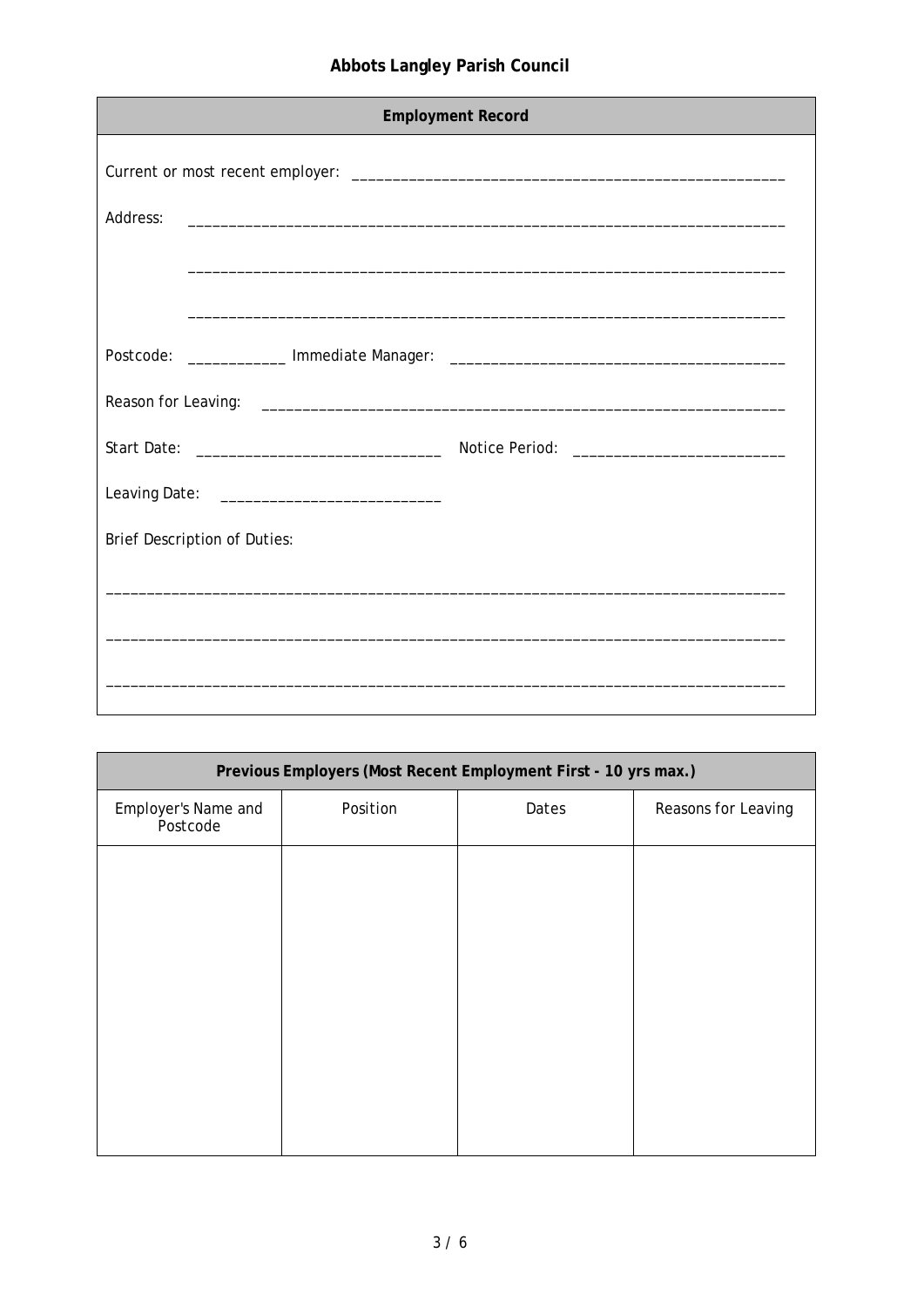| References |                                                                                   |  |
|------------|-----------------------------------------------------------------------------------|--|
|            | Current or Immediate Past Employer                                                |  |
| Referee:   |                                                                                   |  |
| Address:   |                                                                                   |  |
|            |                                                                                   |  |
|            |                                                                                   |  |
|            |                                                                                   |  |
|            |                                                                                   |  |
|            |                                                                                   |  |
|            | Second Reference, previous employer or personal contact.                          |  |
| Referee:   | <u> 1980 - Jan James Barnett, fransk politik (d. 1980)</u>                        |  |
| Address:   |                                                                                   |  |
|            |                                                                                   |  |
|            |                                                                                   |  |
| Postcode:  |                                                                                   |  |
|            |                                                                                   |  |
|            | Note: References will not be taken up until an offer of employment has been made. |  |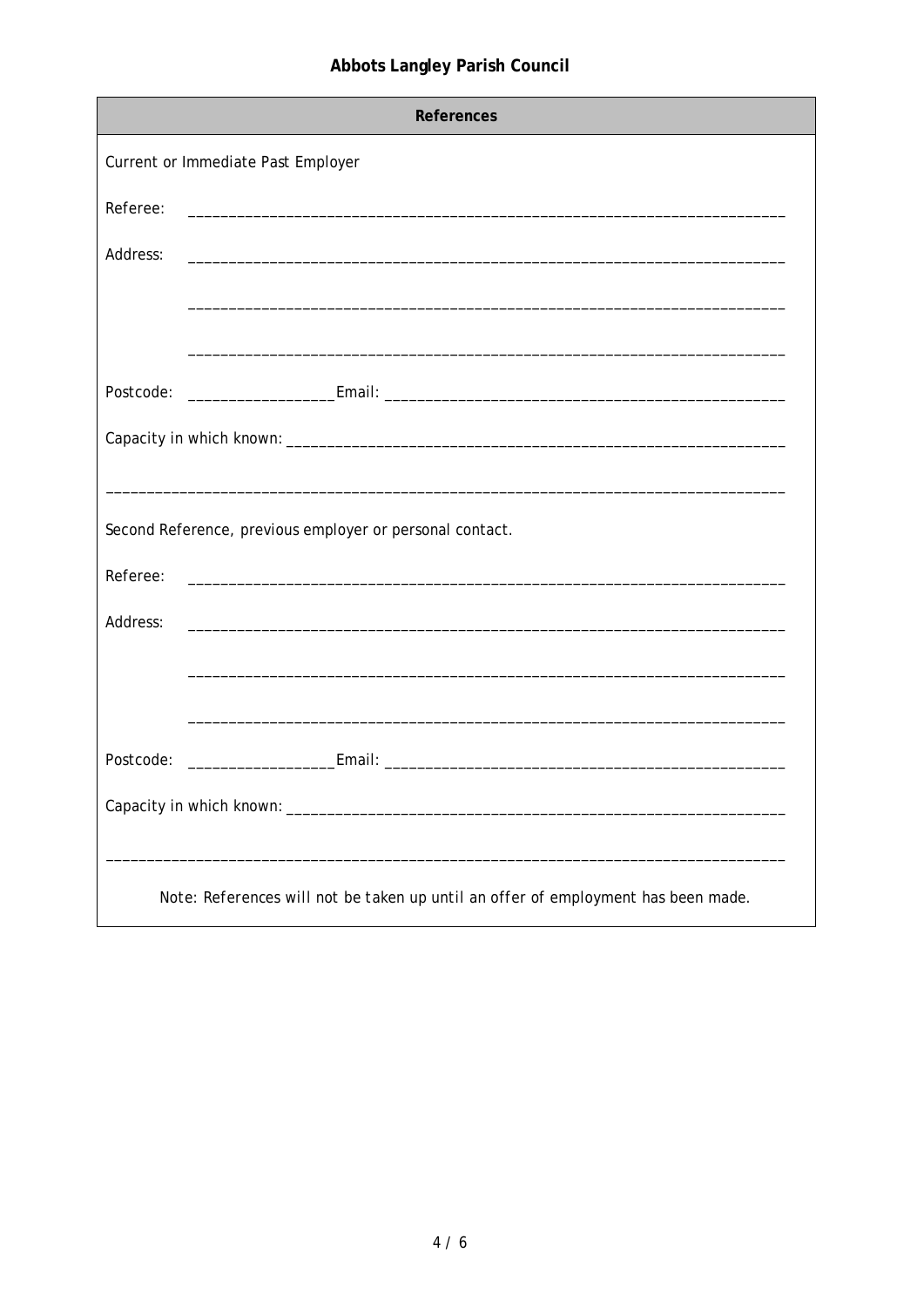## **Personal Statement**

Please give any other information which you feel would assist us in assessing your suitability for this position. Use further sheets if necessary.